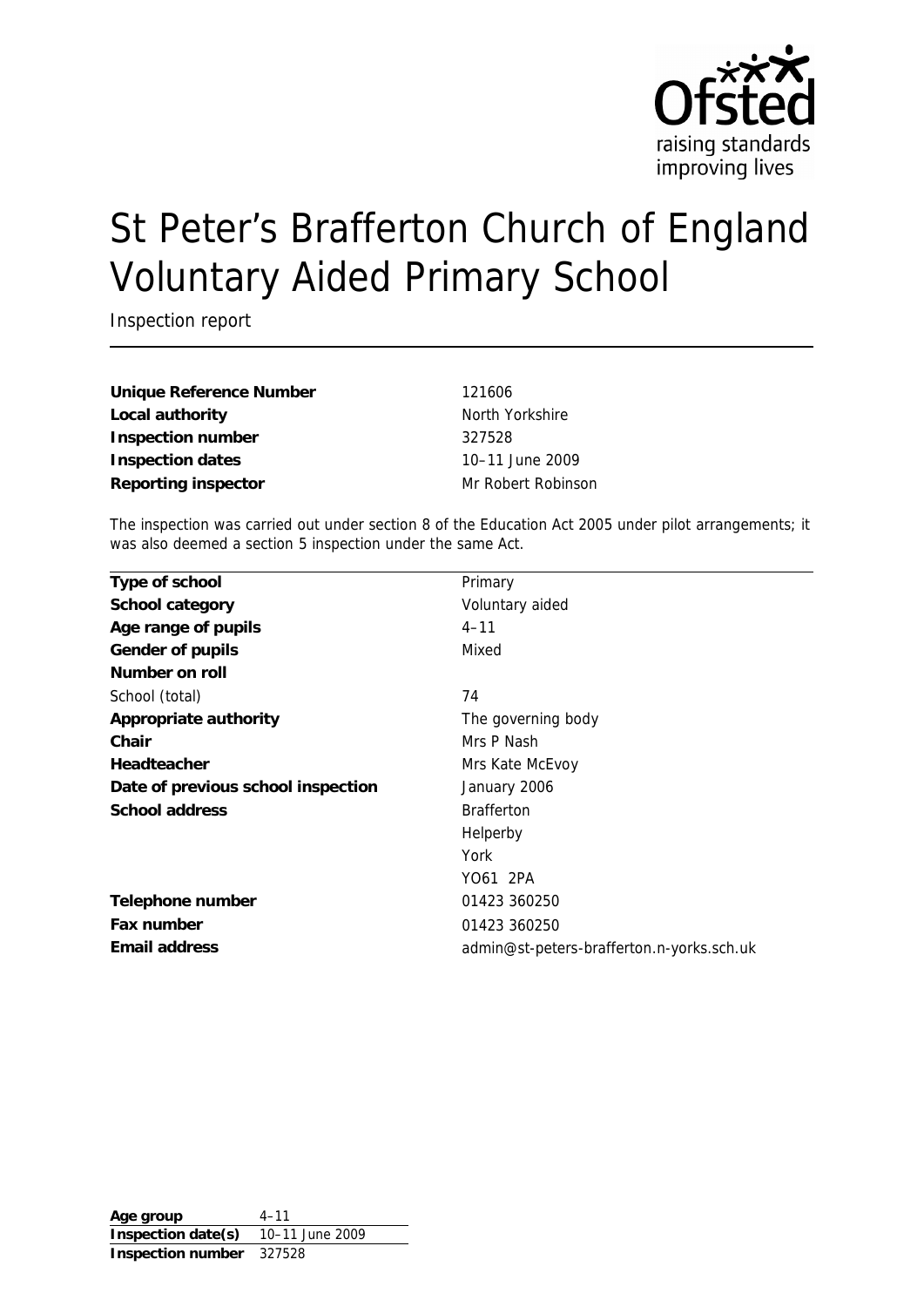© Crown copyright 2009

#### Website: www.ofsted.gov.uk

This document may be reproduced in whole or in part for non-commercial educational purposes, provided that the information quoted is reproduced without adaptation and the source and date of publication are stated.

Further copies of this report are obtainable from the school. Under the Education Act 2005, the school must provide a copy of this report free of charge to certain categories of people. A charge not exceeding the full cost of reproduction may be made for any other copies supplied.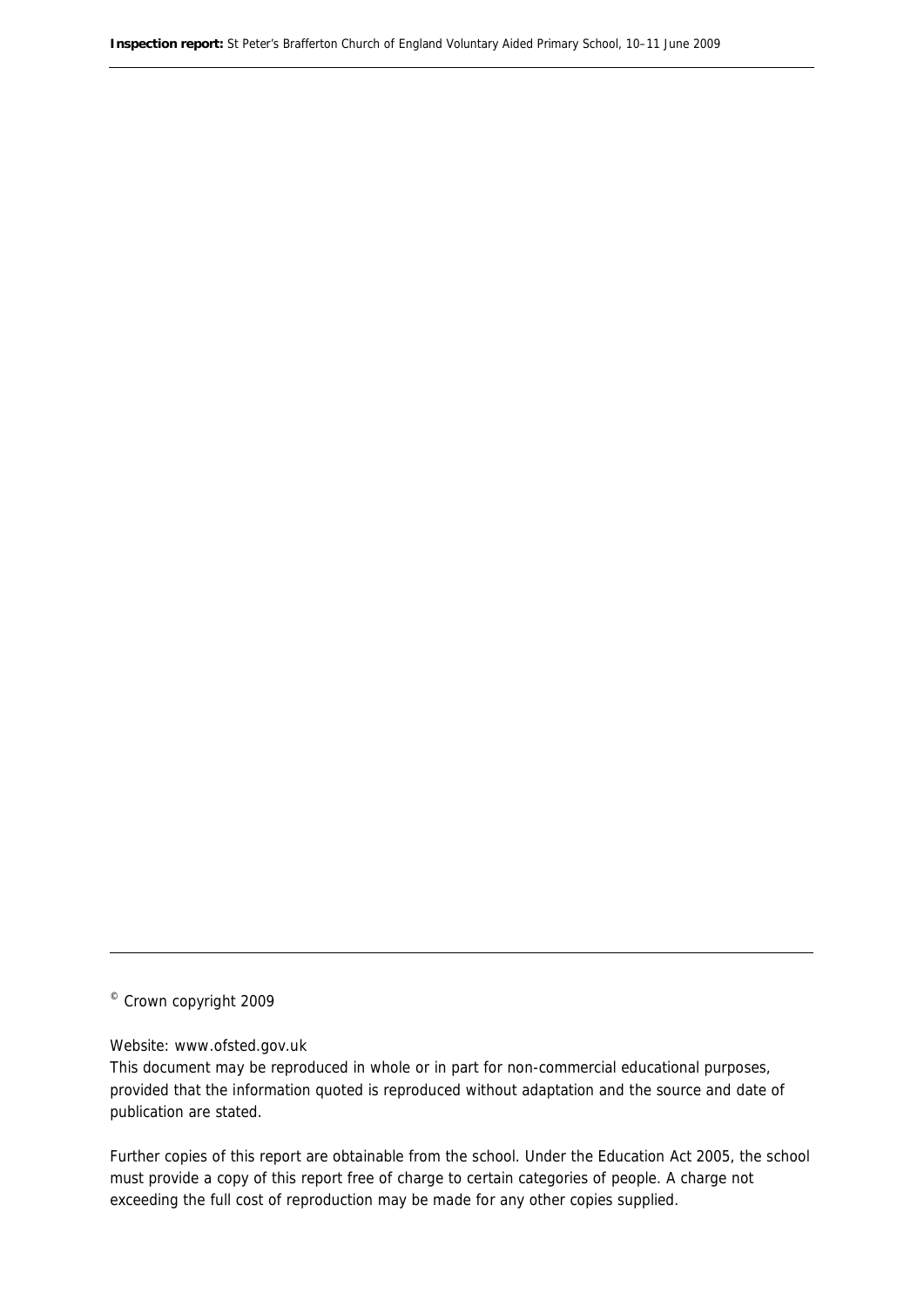#### **Introduction**

This pilot inspection was carried out by one Additional Inspector. The inspector visited seven lessons and held meetings with governors, staff and groups of pupils. He observed the school's work and looked at the school's assessment data; the school development plan; pupils' work books; documentation relating to vulnerable pupils; the headteacher's, governors' and the School Improvement Partner's reports; and 40 parental questionnaires.

The inspector reviewed many aspects of the school's work. He looked in detail at the following.

- The progress boys and girls are making in reading, writing and mathematics.
- Whether the curriculum and teaching inspires all pupils to learn at a fast pace.
- Pupils' spiritual, moral, social and cultural development, particularly cultural awareness.
- The extent that children in the Early Years Foundation Stage are prepared for future learning.
- The impact of actions taken by the leadership since the last inspection to provide the school with capacity for sustained improvement.

#### **Information about the school**

This is a smaller than average school located in an affluent rural area. Children in the Early Years Foundation Stage are taught alongside pupils in Year 1. Pupils are mainly of White British heritage and no pupils are at an early stage of learning English as an additional language. The proportion of pupils with learning difficulties and/or disabilities is broadly average. The school has gained Activemark, Basic Skills and the local authority Inclusion Mark Level 4 awards. It holds the Financial Management Standard in Schools. It is a popular school and numbers of pupils at the school have risen substantially since the last inspection.

On the school site there is a pre-school facility, which is run by a private provider. It was not inspected as part of this inspection. A separate inspection report for this provision is available on the Ofsted website.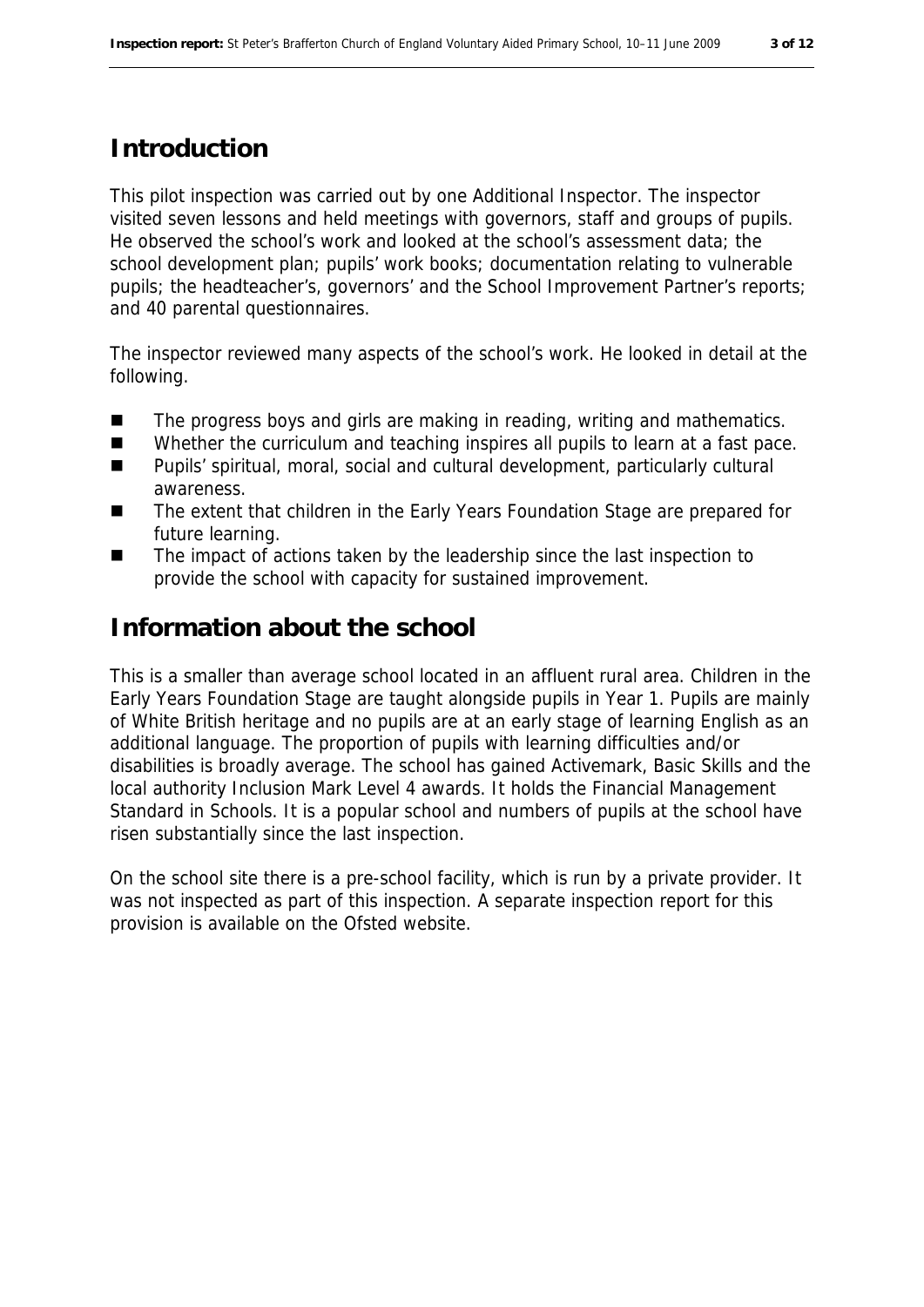## **Inspection judgements**

**Grades: 1 is outstanding, 2 is good, 3 is satisfactory and 4 is inadequate**

### **Overall effectiveness 2**

## **Capacity for sustained improvement 2**



#### **Main findings**

St Peter's Brafferton provides a good quality of education for its pupils. It is well placed to continue to improve under the decisive direction of the headteacher who is assisted by capable staff. Equality of opportunity for all pupils, including those with learning difficulties and/or disabilities, is promoted well. As a result, boys and girls enjoy school and make equally good progress in their learning. Governors fulfil their roles and responsibilities satisfactorily and ensure that all safeguarding requirements meet current government requirements.

Children have a good start to their schooling in the Early Years Foundation Stage. Their skills on entry vary widely from year-to year because of small numbers in each year group. Generally, their skills and abilities match or exceed those typical for four year olds. Pupils make good progress relative to their starting points in their learning throughout the school. Pupils with learning difficulties and/or disabilities and those pupils identified as gifted and talented make similar good progress. Current standards, as shown in the school's detailed assessment data, are overall above average in reading, writing, mathematics and science and in some age groups, such as in Years 2 and 4, are well above average. Standards in the national tests at the end of Year 6 have been typically well above average in most years since the last inspection but this can vary slightly due to the small number of pupils in different cohorts and pupils' relative starting points.

A well organised and interesting curriculum supports good teaching so pupils enjoy learning. Consistently high attendance rates reflect pupils' love of school and healthy life-styles. Pupils' spiritual, moral and social development is good, though their cultural awareness is satisfactory. Pupils have limited understanding of diverse national communities though they have forged international links with a school in France and an orphanage in Ghana. Pupils are confident and articulate: for example, when they lead an assembly and in discussions in lessons. They are keen to participate in sports and enjoy the wide range of extra-curricular clubs and games at lunchtimes. Behaviour is good and improves as pupils grow older and move up through the school. Relationships between pupils and with adults are first rate and this assists learning and pupils' view that they feel safe at school. Older pupils care for younger ones and willingly take on responsibility for the smooth running of the school. They are well prepared for future education because of their good progress and standards in basic skills.

The school has good capacity to continue to improve because, under the astute leadership of the headteacher, the school has moved forward positively since the last inspection. Important improvements have been made in the tracking of pupils'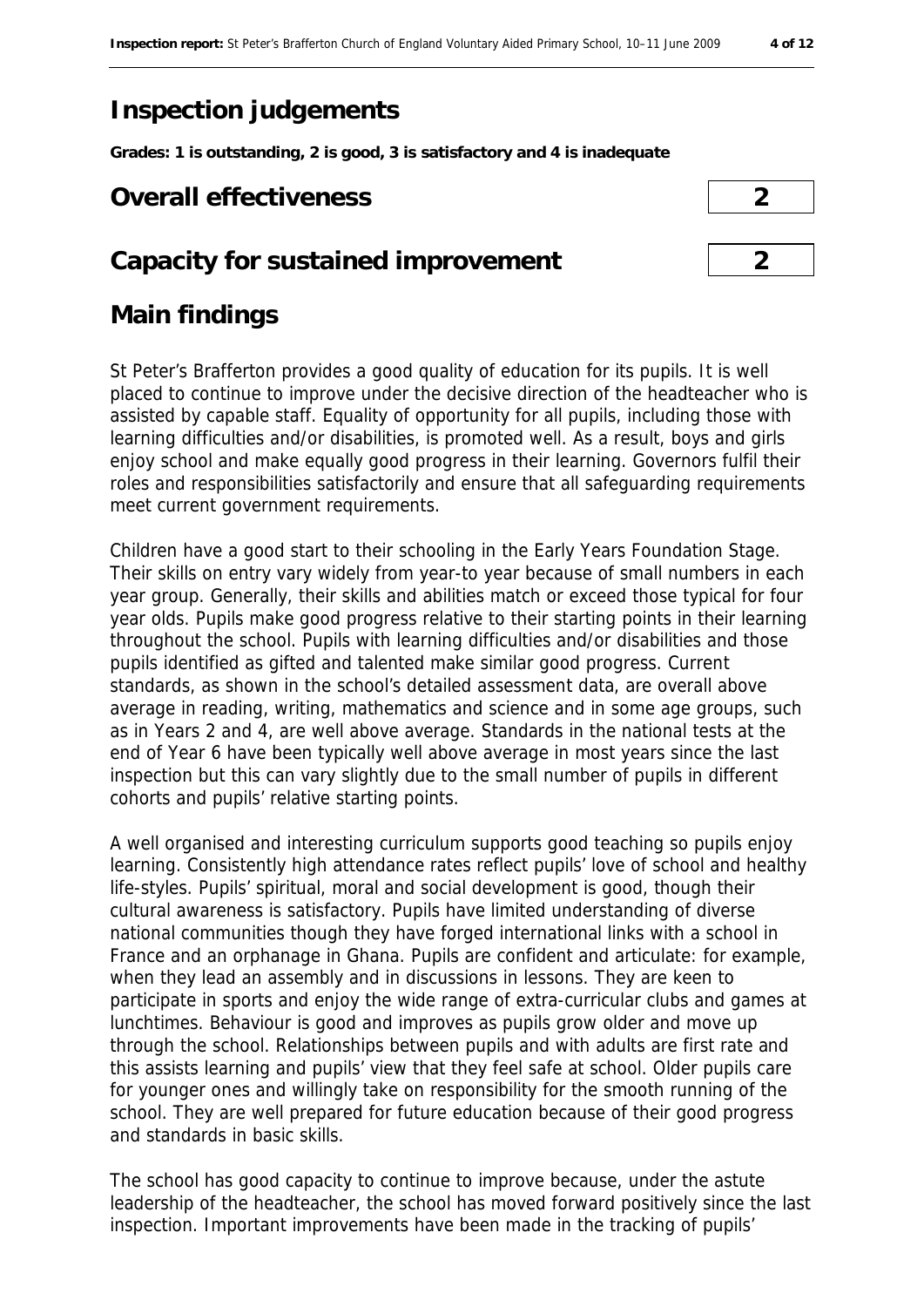progress, and the use of the information collected, to plan individual learning plans for all pupils. This benefits individual pupils' progress and helps to highlight and address any underperformance. The rigorous monitoring of teaching and learning and increased teachers' accountability for the progress of pupils in their classes is helping to speed up learning. The revision of the curriculum to provide a greater focus on developing skills and exploiting links between subjects is adding to pupils' enjoyment of learning and is a key factor in the improved standards in writing. An outstanding feature of the school, and one that has improved since the last inspection, is the care, guidance and support it provides for all pupils, including vulnerable pupils and pupils with learning difficulties and/or disabilities.

Governors are supportive of the school and are in tune with what is going on during the school day through visits. The governing body has not implemented fully its plans to promote community cohesion to extend further opportunities for pupils to gain a greater understanding of the rich diversity of Britain today. Subject leadership is good and increasingly coordinators are taking responsibility for standards and pupils' progress. The headteacher has supported the leadership and management of the Early Years Foundation Stage well since the last inspection. The Early Years Foundation Stage is now led and managed by the class teacher following a period of effective training and joint leadership with the headteacher. There is scope for her role and responsibilities to be enhanced further leading up to and following the relocation of the Early Years Foundation Stage unit. All staff and governors work well together and are committed to improvement. The school works well with parents and they are well pleased with the educational and pastoral care of their children.

#### **What does the school need to do to improve further**

- Strengthen the leadership and management role and responsibilities of the Early Years Foundation Stage leadership by:
	- building on the current practice and provision.
	- fulfilling successfully the governors' plans to relocate and develop the Early Years Foundation Stage provision.
- Enable pupils to have more opportunities to gain an understanding of different national communities by:
	- enabling governors to complete the implementation of their plans for community cohesion
	- providing more opportunities for pupils to mix with others from different cultural backgrounds.

#### **Outcomes for individuals and groups of pupils 2**

Pupils' enjoyment of learning and progress in all classes is good. In lessons pupils work particularly well whether in small groups or individually. They use their initiative well, such as searching for information on the internet to support their learning. Pupils are keen to discuss their learning with others or to help those having difficulties. Pupils with learning difficulties and/or disabilities are fully included in lessons and benefit from additional help from well-trained and capable teaching assistants. In some classes, boys substantially outnumber girls, although this does not affect their progress or enjoyment of learning. Teachers include all pupils effectively in various ways, such as through skilled questioning with a greater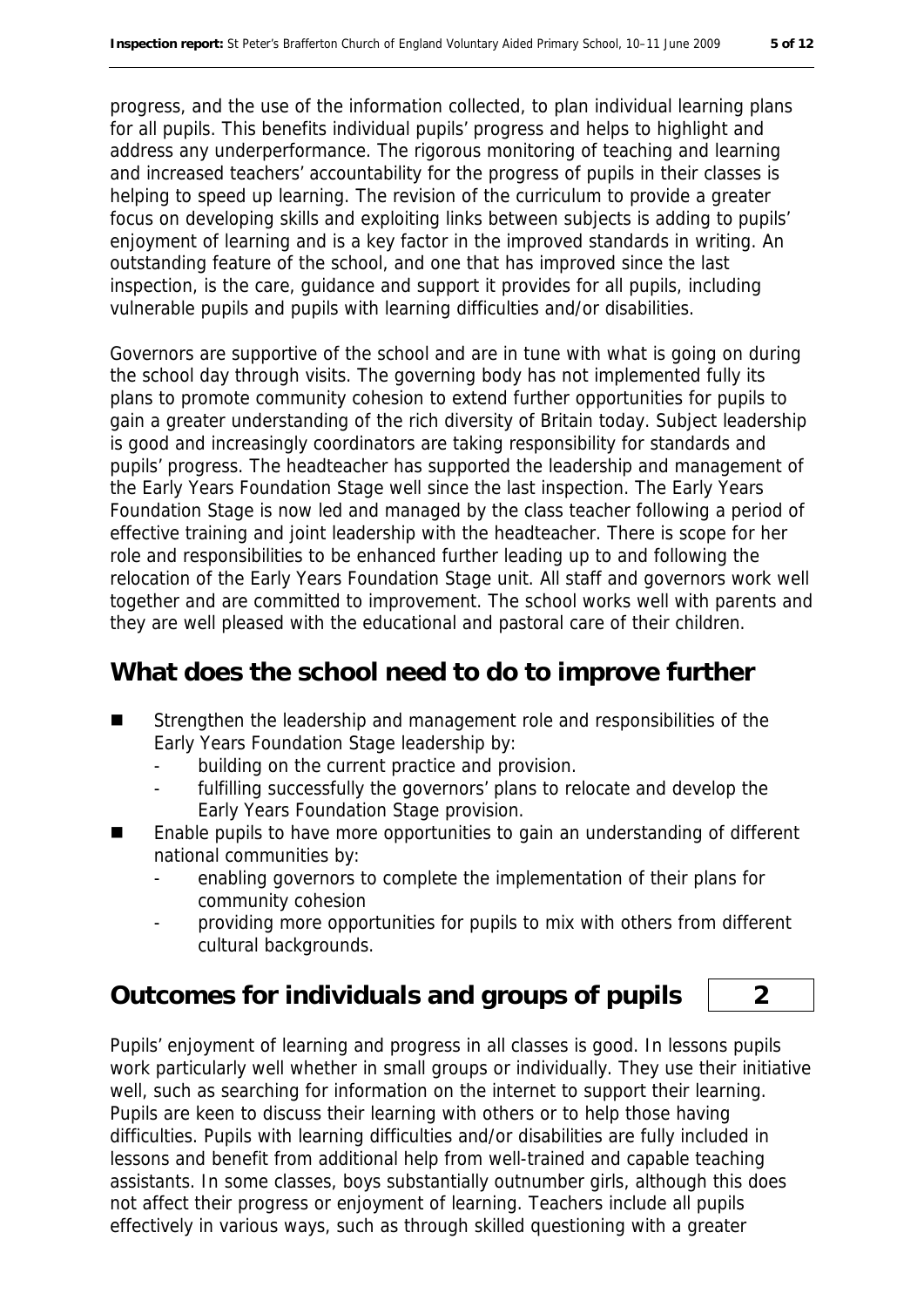proportion of questions directed to those who need more encouragement. Older pupils are highly motivated and work well together. For example, some pupils were selected as team leaders and took on responsibility for producing a poster using the particular skills of other pupils in their group. The pace of learning was brisk as pupils relished working together.

Pupils build well on their prior learning and reach challenging personal targets. Most boys and girls, by the end of Year 6, reach the national average in English, mathematics and science and a good proportion of pupils achieve the higher level. Standards in writing have particularly improved and the gap between standards in reading and writing has narrowed substantially. However, although younger pupils present their work well, older pupils' handwriting and presentation of work have slipped. The literacy coordinator has already spotted this through the examination of pupils' books and plans are in place to encourage pride in the presentation of their work. Standards at the end of this academic year in Year 2 are high for both boys and girls in reading, writing and mathematics.

Pupils have a good understanding of safe practices and this includes using the internet sensibly. Cycling proficiency training helps them to ride their bicycles responsibly. They appreciate the need to avoid unnecessary risks when going out on their own or with their friends. Pupils enjoy physical activities, such as using the climbing wall or equipment in the adventure play area. The gardening club encourages pupils to develop an understanding of healthy foods. Behaviour is good and this helps lessons to move at a fast pace. They act responsibly when working independently though a few pupils need reminders about paying attention in whole class discussions. Pupils take an active part in village life, such as attending the open gardens event and village clubs. They also invite local residents into school for concerts and coffee mornings. Enterprise activities engage pupils' interest and prepare pupils well for the future. For example, pupils were challenged to 'grow a £1'. They set up businesses to raise money for charity. The initiatives were highly successful and ranged from garage sales to a dog walking service.

| Pupils' attainment <sup>1</sup>                                                             |               |
|---------------------------------------------------------------------------------------------|---------------|
| The quality of pupils' learning and their progress                                          |               |
| The quality of learning for pupils with learning difficulties and/or disabilities and their |               |
| progress                                                                                    |               |
| How well do pupils achieve and enjoy their learning?                                        | $\mathcal{P}$ |
| To what extent do pupils feel safe?                                                         | $\mathcal{P}$ |
| How well do pupils behave?                                                                  | $\mathcal{P}$ |
| To what extent do pupils adopt healthy lifestyles?                                          | $\mathcal{P}$ |
| To what extent do pupils contribute to the school and wider community?                      |               |
| Pupils' attendance <sup>1</sup>                                                             |               |
| How well do pupils develop workplace and other skills that will contribute                  | 2             |
| to their future economic well-being?                                                        |               |
| What is the extent of pupils' spiritual, moral, social and cultural<br>development?         | フ             |

These are the grades for pupils' outcomes

-

<sup>1</sup>The grades for attainment and attendance are: 1 is high; 2 is above average; 3 is broadly average; and 4 is low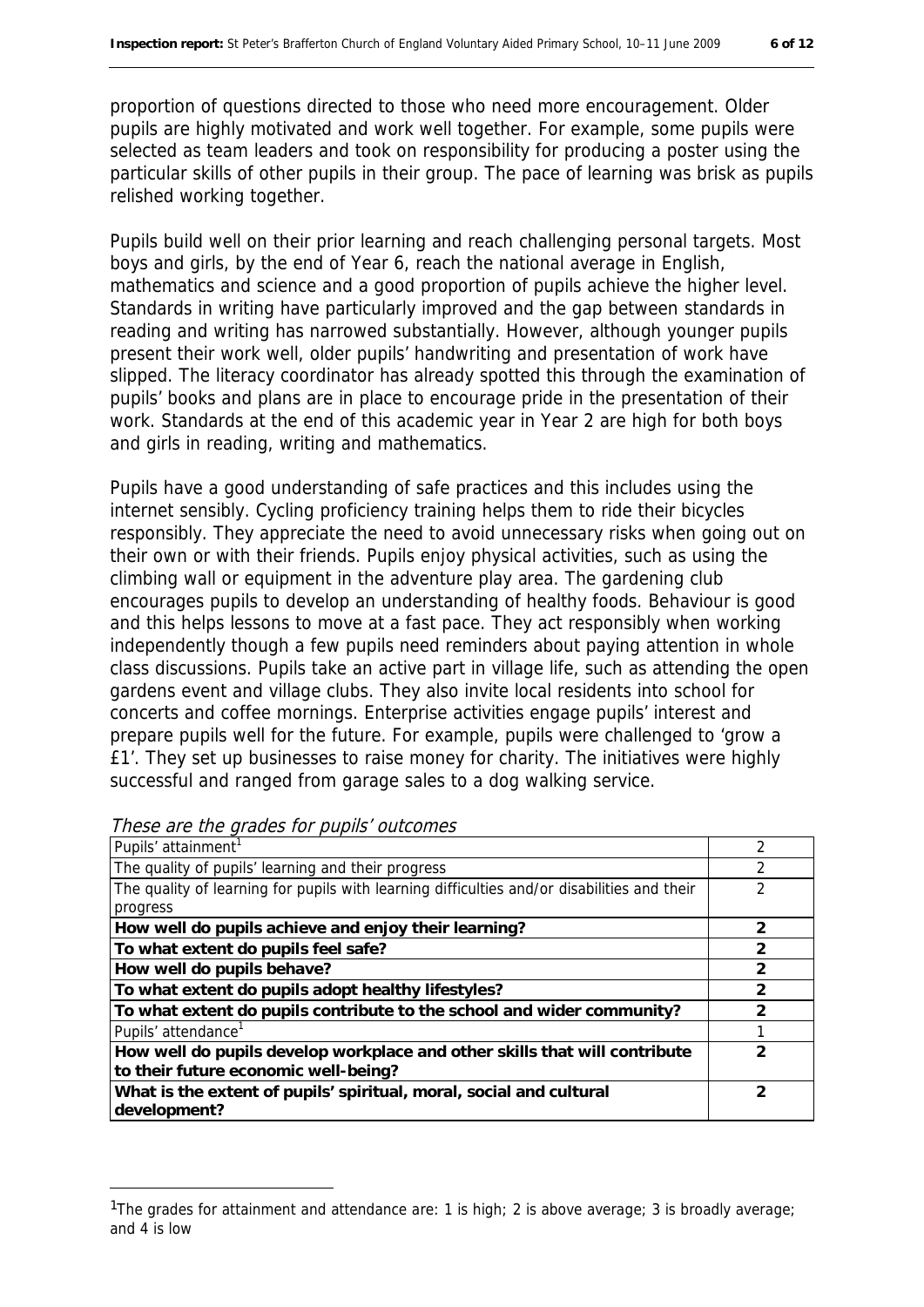## **How effective is the provision?**

Teaching is good overall with some that is outstanding. A sharp, short introduction to each lesson provides pupils with a clear insight into what is to be learnt. Sometimes the teaching assistants are not used well enough in whole class activities. However, when working with small groups their skills move on the learning of pupils well, particularly of those with learning difficulties and/or disabilities. Teachers' lesson plans are detailed and clearly matched to boys' and girls' level of attainment. Quiet gentle reminders to pupils keep them on task. Group work is well organised and often practical, such as role-play to inspire pupils to write about a Roman character. Learning resources and the accommodation are used well, for example, when younger pupils discussed feelings together and recorded these while working in the outdoor gazebo. In a mathematics lesson, pupils developed an understanding of 'turning' using a computerised robot in the hall. Learning is generally drawn together well to consolidate and to extend understanding at the end of lessons. The questioning of boys and girls is well matched to individuals' level of attainment. Pupils have opportunities to evaluate their own work to check if they have met the learning objective. This is in addition to consistent teachers' comments which celebrate success and point the way for further improvement.

The curriculum is well planned and underpins learning well for all groups of pupils. Purposeful links are established between subjects with a robust emphasis on developing literacy skills. A strong focus on practical and investigative work adds to the enjoyment and pace of learning. An appropriate range of visits and visitors provide pupils with additional experiences. Parents are provided with details of topics and suggestions as to how they can help their children to further their studies. French is taught and older pupils are pen pals with children in a French school. Links with other local schools provide good additional sporting opportunities for pupils, such as in a quick cricket competition.

Parents and carers appreciate the superb care for their children. Staff know the pupils very well and provide a high level of care for all. For example, the headteacher ensures personally that all pupils who leave the school at the end of the school day on a private coach have seat belts on. Pupils appreciate the school's care for them. For instance, a vulnerable pupil wrote to the headteacher thanking her for help during a difficult time. Outside agencies, parents and carers actively work with staff to assist vulnerable pupils and those with learning difficulties and/or disabilities. Individual learning plans are at the forefront of teaching. These help pupils to achieve well and to feel happy and secure in school.

| These are the grades for the gaanty of provision                         |  |
|--------------------------------------------------------------------------|--|
| The quality of teaching                                                  |  |
| The use of assessment to support learning                                |  |
| The extent to which the curriculum meets pupils' needs, including, where |  |
| relevant, through partnerships                                           |  |
| The effectiveness of care, guidance and support                          |  |

These are the grades for the quality of provision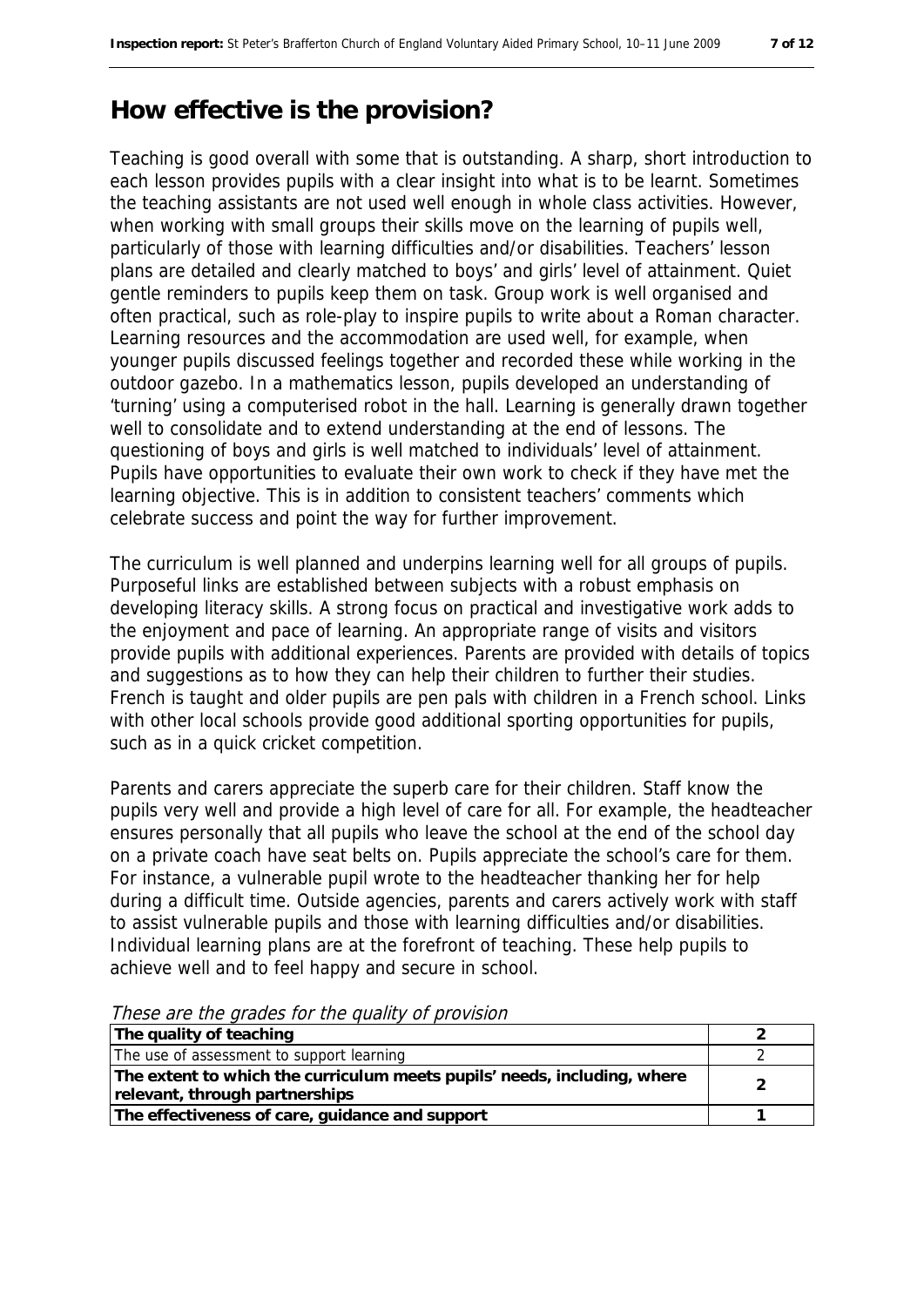## **How effective are leadership and management?**

The undoubted success of the school and the strong satisfaction of parents and carers of the education provided for their children are underpinned by the leadership of the headteacher. She inspires staff as well as ensuring they are accountable for the rate of academic progress and the pastoral care of all pupils. Teachers, teaching assistants and other staff work as a cohesive team with a high level of commitment and enthusiasm for improvement. The headteacher is delegating responsibilities and supporting staff to improve their leadership of subjects and the leadership of the Early Years Foundation Stage as well as accountability for specific areas, such as health and safety. The school development plan clearly shows the priorities for improvement and success criteria.

The school is inclusive. This enables all groups of pupils to make similar good progress. The partnership with parents is good and they are very supportive of the school. They are kept abreast of work at school through newsletters and homework tasks. The parent teacher association is proactive and raises funds to provide additional resources. Safeguarding procedures are in place and meet current national requirements. Pupils report they feel safe at school. Parents have no concerns about the care for their children while they are at school.

The governors are supportive of the staff and have an understanding of life in school through regular visits. They have recently attended training to develop their roles. They ensure that all statutory requirements are met. Governors have appropriate plans to promote community cohesion. Some aspects have been implemented, such as links through the church with an African orphanage and links with a school in France. Opportunities for pupils to benefit through mixing with pupils of different ethnic backgrounds have not been yet organised. Governors make sure that the available finances provide good resources and adequate levels of staffing. These are used well to enable pupils to make good progress.

| The effectiveness of leadership and management in communicating<br>ambition and driving improvement                                                                 |   |
|---------------------------------------------------------------------------------------------------------------------------------------------------------------------|---|
| The effectiveness with which the school promotes equality of opportunity<br>and tackles discrimination                                                              |   |
| The effectiveness of safeguarding procedures                                                                                                                        | 3 |
| The effectiveness of the governing body in challenging and supporting the<br>school so that weaknesses are tackled decisively and statutory<br>responsibilities met | 3 |
| The effectiveness of the school's engagement with parents and carers                                                                                                |   |
| The effectiveness of partnerships in promoting learning and well-being                                                                                              |   |
| The effectiveness with which the school promotes community cohesion                                                                                                 |   |
| The effectiveness with which the school deploys resources to achieve value<br>for money                                                                             |   |

These are the grades for leadership and management

## **Early Years Foundation Stage**

Children have a good start to schooling in the Early Years Foundation Stage. They achieve well in all the areas of learning because of good teaching and an exciting curriculum. A particular strength of the setting is the opportunities for children to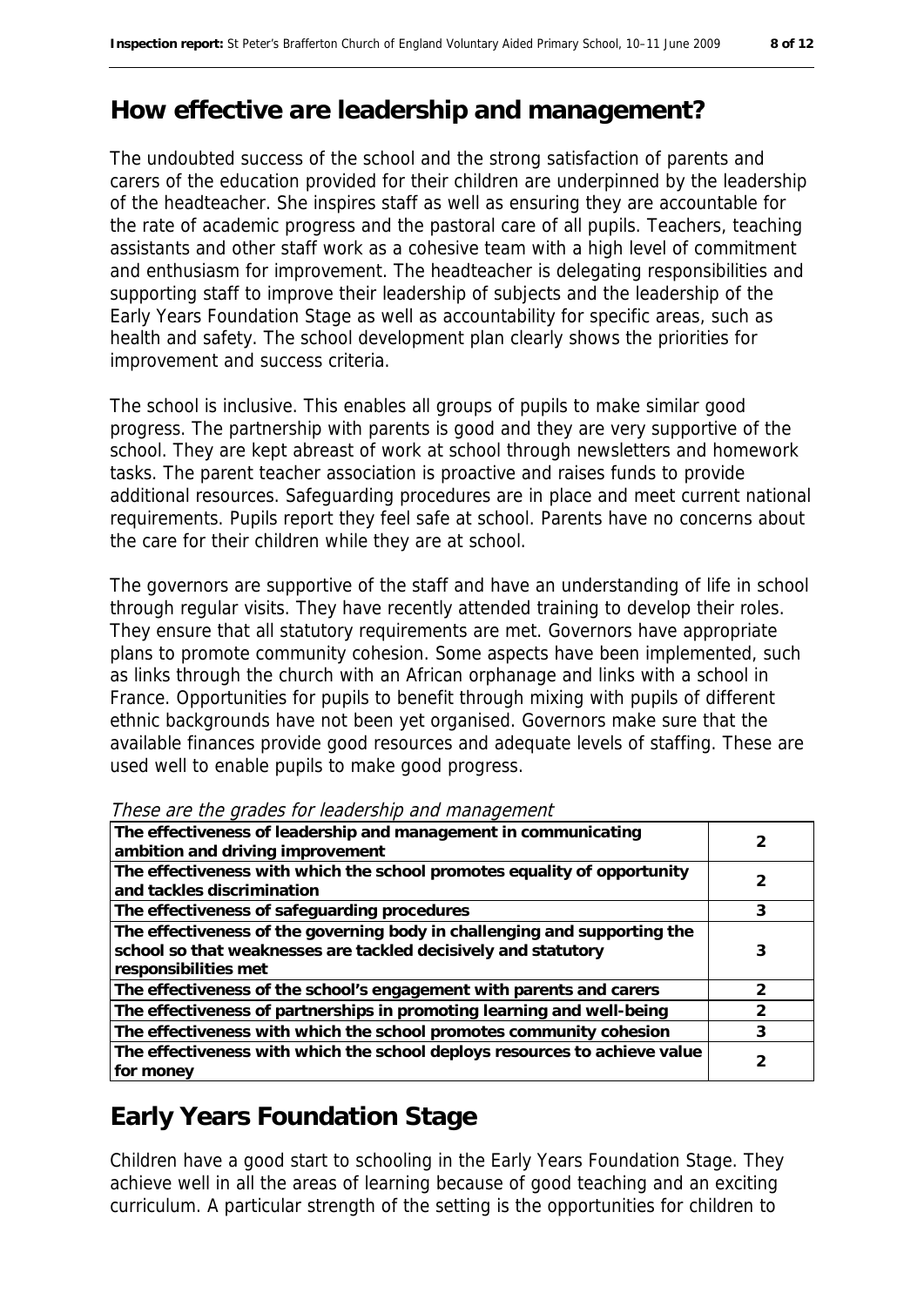work independently and in small groups both indoors and outdoors. Children's progress is checked well by staff and used well to plan future lessons. Behaviour is good. By the time they enter Year 1 their standards are above those normally expected in all areas of learning, including personal, social and emotional development. The setting is led and managed well. The headteacher currently plays a major role in the leadership and management of the Early Years Foundation Stage. She is actively training the class teacher to take full responsibility for the leadership and management of the Early Years Foundation Stage. Welfare requirements are met well. Parents are very appreciative of the care provided for their children. Children are well prepared for future learning.

| Outcomes for children in the Early Years Foundation Stage         |  |
|-------------------------------------------------------------------|--|
| The quality of provision in the Early Years Foundation Stage      |  |
| The effectiveness of leadership and management in the Early Years |  |
| Foundation Stage                                                  |  |
| Overall effectiveness of the Early Years Foundation Stage         |  |

#### **Views of parents and carers**

Ofsted invited all the registered parents and carers of pupils registered at St Peter's Brafferton Church of England Voluntary Aided Primary School to complete a questionnaire about their views of the school. If a parent has more than one child at the school, we ask them to record an answer against all the questions, for each of their children.

The inspector received 40 completed questionnaires. In total, there are 74 parents and carers registered at the school. The parental response was highly supportive of all aspects of the school's work. A typical comment was, 'A wonderful school, caring and hardworking.' The inspection findings agree with parents' view that staff work hard to provide a good academic education for pupils with strong pastoral care for all.

|                                                                     | Always | Most of the<br>time | Occasionally | Never |
|---------------------------------------------------------------------|--------|---------------------|--------------|-------|
| Overall I am happy with<br>Imy child's experience at<br>this school |        |                     |              |       |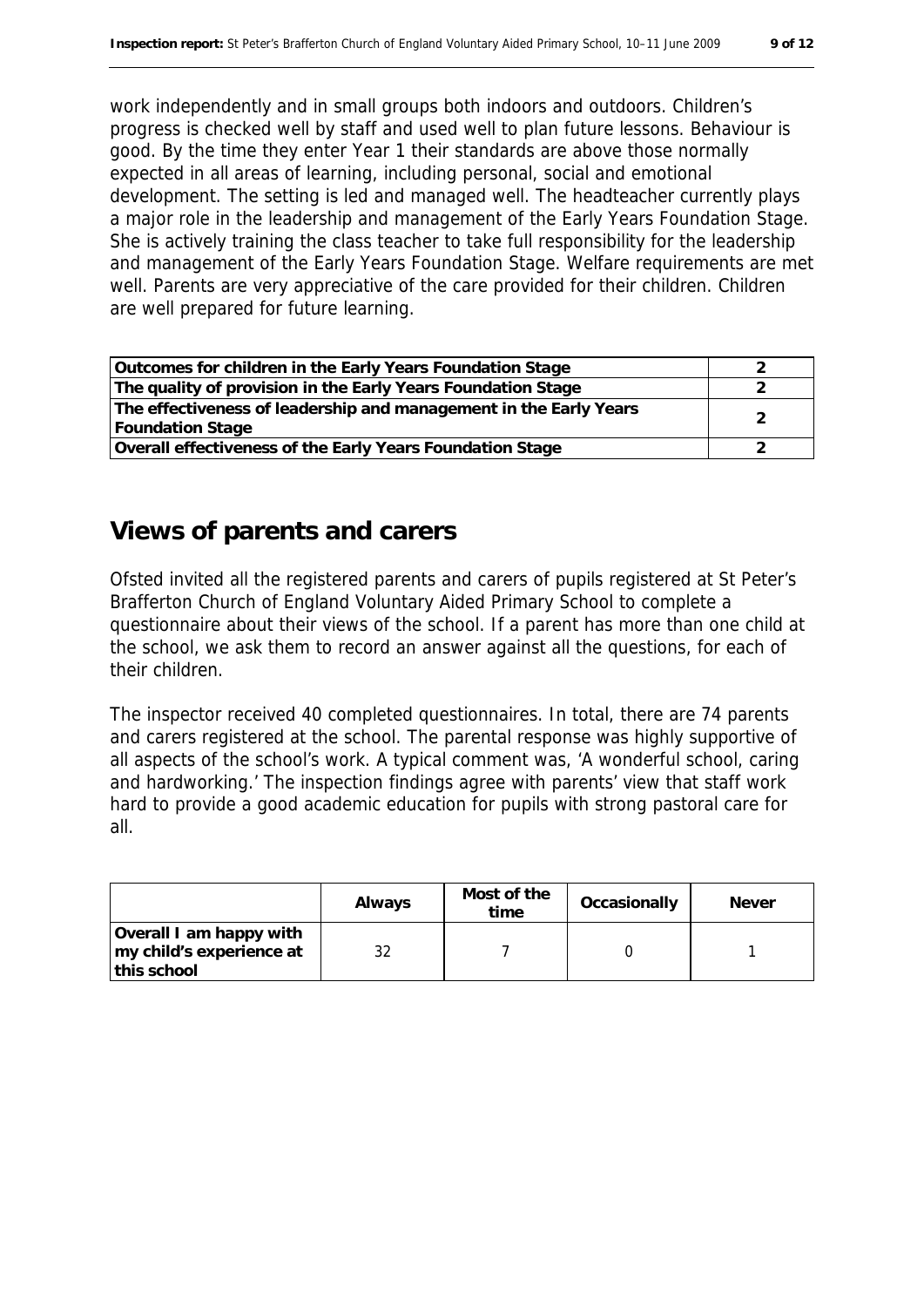## **What inspection judgements mean**

| Grade   | Judgement    | Description                                                                                                                                                                                                                                                                          |
|---------|--------------|--------------------------------------------------------------------------------------------------------------------------------------------------------------------------------------------------------------------------------------------------------------------------------------|
| Grade 1 | Outstanding  | These features are highly effective. An outstanding<br>school provides exceptionally well for all its pupils'<br>needs. In 2007-8, 15% of schools were judged to be<br>outstanding.                                                                                                  |
| Grade 2 | Good         | These are very positive features of a school. A school<br>that is good is serving its pupils well. In 2007-8, 49%<br>of schools were judged good.                                                                                                                                    |
| Grade 3 | Satisfactory | These features are of reasonable quality. A<br>satisfactory school is providing adequately for its<br>pupils. In 2007-8, 32% of schools were judged<br>satisfactory.                                                                                                                 |
| Grade 4 | Inadequate   | These features are not of an acceptable standard. An<br>inadequate school needs to make significant<br>improvement in order to meet the needs of its pupils.<br>Ofsted inspectors will make further visits until it<br>improves. In 2007-8, 5% of schools were judged<br>inadequate. |

## **Common terminology used by inspectors**

| Attainment:                   | the standard of the pupils' work shown by test and<br>examination results and in lessons.                                                                                                                                                                                                                                                                              |
|-------------------------------|------------------------------------------------------------------------------------------------------------------------------------------------------------------------------------------------------------------------------------------------------------------------------------------------------------------------------------------------------------------------|
| Progress:                     | the rate at which pupils are learning in lessons and over<br>longer periods of time. It is often measured by<br>comparing the pupils' attainment at the end of a key<br>stage with their attainment when they started.                                                                                                                                                 |
| Achievement:                  | the progress and success of a pupil in their learning,<br>training or development. This may refer to the<br>acquisition of skills, knowledge, understanding or desired<br>attributes. Attributes include qualities or personal<br>competencies which are important to the development<br>of the pupil; for example personal, social, cultural,<br>emotional or health. |
| Capacity to improve:          | the proven ability of the school to continue improving.<br>Inspectors base this judgement on what the school has<br>accomplished so far and on the quality of its systems to<br>maintain improvement.                                                                                                                                                                  |
| Leadership and<br>management: | the contribution of all the staff with responsibilities, not<br>just the headteacher, to identifying priorities, directing<br>and motivating staff and running the school.                                                                                                                                                                                             |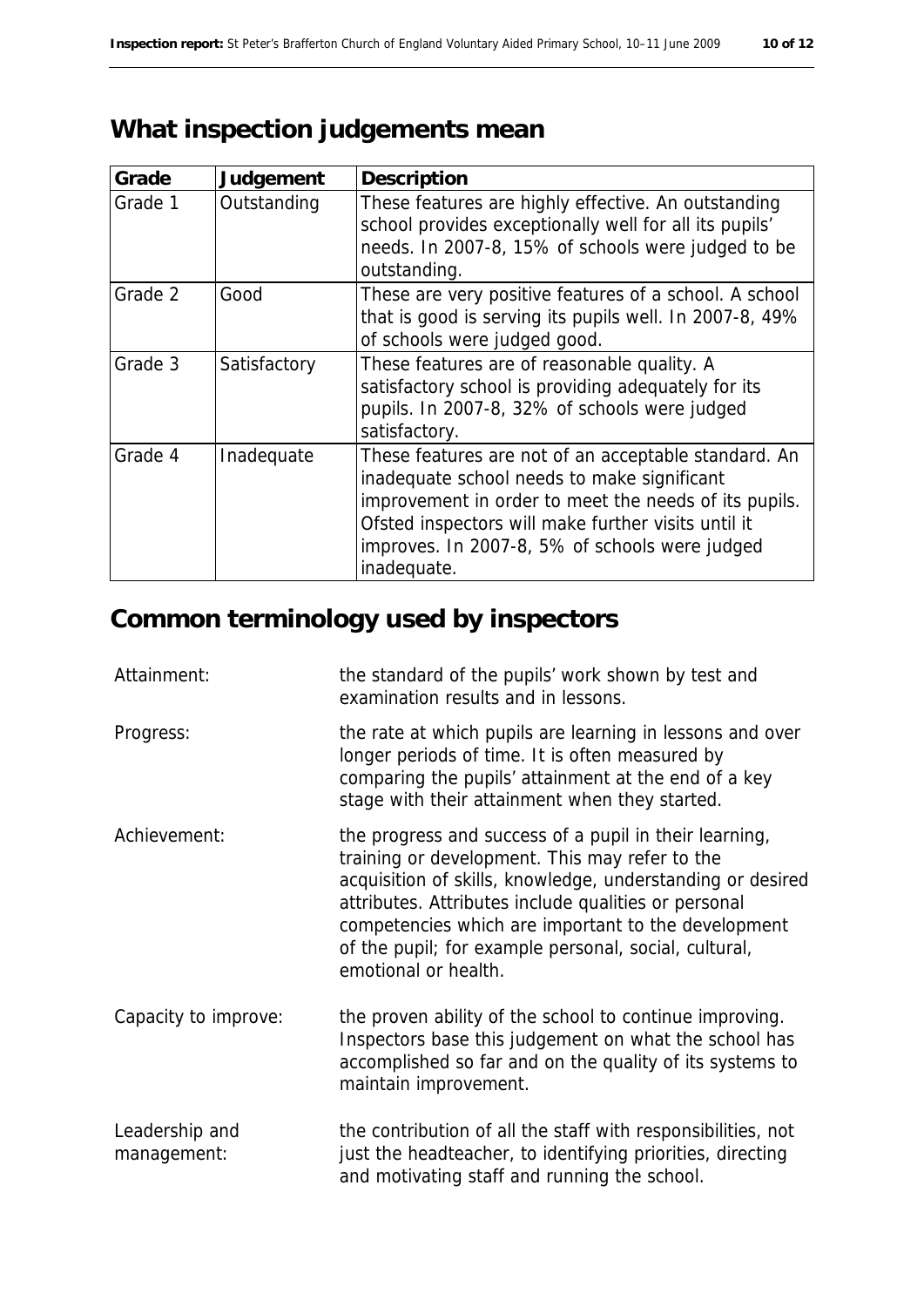

12 June 2009

Dear Pupils

**Inspection of St Peter's Brafferton Church of England Voluntary Aided Primary School, York, YO61 2PA**

I really enjoyed the two days that I spent at your school. You were friendly and courteous and helped me a great deal in finding out about your school. I really appreciated talking to you and seeing you at work. St Peter's is a good school. Teaching and learning are good. As a result, all of you, including those of you who find learning difficult, make good progress in your learning. You are cared for extremely well.

During the time you are at the school you make good progress. In the Early Years Foundation Stage (Reception) the youngest children have a good start to schooling. In Years 1 to 6 you also make good progress. The standards you reach by the time you leave the school are above average and sometimes well above average.

I was very impressed by your good behaviour and high levels of attendance. You enjoy learning and appreciate all the school provides. You get on well with each other and the staff. The school ensures that you are all treated equally well. You are well prepared for future learning. Your parents are very pleased with the education experiences you have and the care provided for you. I received lots of positive comments about your school from your parents.

The headteacher, staff and governors work well together to make sure the school continues to provide you with a good education. I have asked the school to strengthen the Early Years Foundation Stage leader's role and responsibilities. I also want the governors to implement fully their plans so that you are given more opportunities to mix with others from different cultural backgrounds.

I trust that you will continue to work with the staff and your headteacher to help them to continue to improve the school. I wish you well for the future.

Kind regards

Robert Robinson Lead inspector